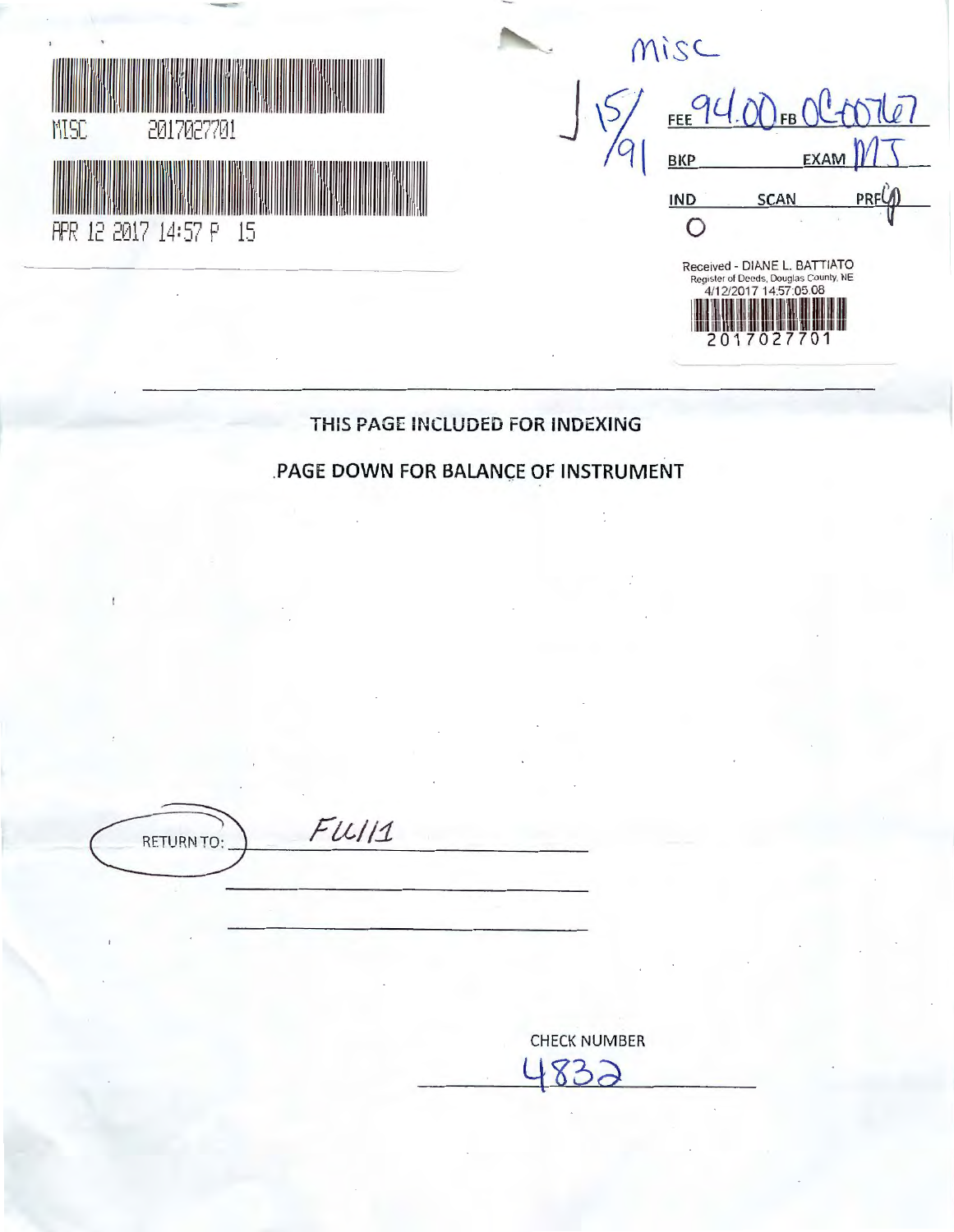#### **DECLARATION OF RESTRICTIONS AND EASEMENTS OF ANDRESEN MEADOWS ESTATES, A SUBDIVISION IN DOUGLAS COUNTY, NEBRASKA COVENANTS, CONDITIONS,**

THIS DECLARATION, made on the date hereunder set forth, is made by JHBF, LLC, a Nebraska limited liability company hereinafter referred to as the "Declarant."

#### PRELIMINARY STATEMENT

The Declarant is the owner of certain real property located within Douglas County, Nebraska and described as follows:

Lots 1 through 87, inclusive, and Outlots "A", "B", "C", and "D", all in Andresen Meadows Estates, a subdivision as surveyed, platted and recorded in Douglas County, Nebraska.

Such lots are herein referred to collectively as the "Lots" and individually as each "Lot".

The Declarant desires to provide for the preservation of the values and amenities of the Andresen Meadows Estates subdivision, for the maintenance of the character and residential integrity of the Andresen Meadows Estates subdivision, and for the acquisition, construction and maintenance of Common Facilities for the use and enjoyment of the residents of the Andresen Meadows Estates subdivision.

NOW, THEREFORE, the Declarant hereby declares that each and all of the Lots be held, sold and conveyed subject to the following restrictions, covenants, conditions and easements, all of which are for the purpose of enhancing and protecting the value, desirability and attractiveness of the Lots, and the enjoyment of the residents of the Lots. These restrictions, covenants, conditions and easements shall run with such Lots and shall be binding upon all parties having or acquiring any right, title or interest in each Lot, or any part be subject to all and each of the following conditions and other terms:

#### ARTICLE I.

1. Lots 1 through 87, inclusive, all in Andresen Meadows Estates shall be used exclusively for single-family residential purposes; except for such Lots or parts thereof as may hereafter be conveyed or dedicated by Declarant for use in connection with a Common Facility, or as a church, school, park or for other non-profit use or for use as townhomes or villas.

2. No residence, building, fence (other than fences constructed by the Declarant), landscaping, wall, pathway, driveway, patio, patio cover enclosure, deck, rock garden, swimming pool, dog house, pool house, tennis court, flag pole, satellite receiving station or disc, solar heating or cooling, device, playground equipment, basketball hoop or other external improvement, above or below the ground (herein collectively referred to as "Improvement") shall be constructed, erected, placed or permitted to remain on any Lot, nor shall any grading, excavation or tree removal for any Improvement be commenced, except for Improvements which

> R~ **R ·** FULLENKAMP, DOYLE & JOBEUN **11440 WEST CENTER ROAD OMAHA. NEBRASKA 6814-t.4482**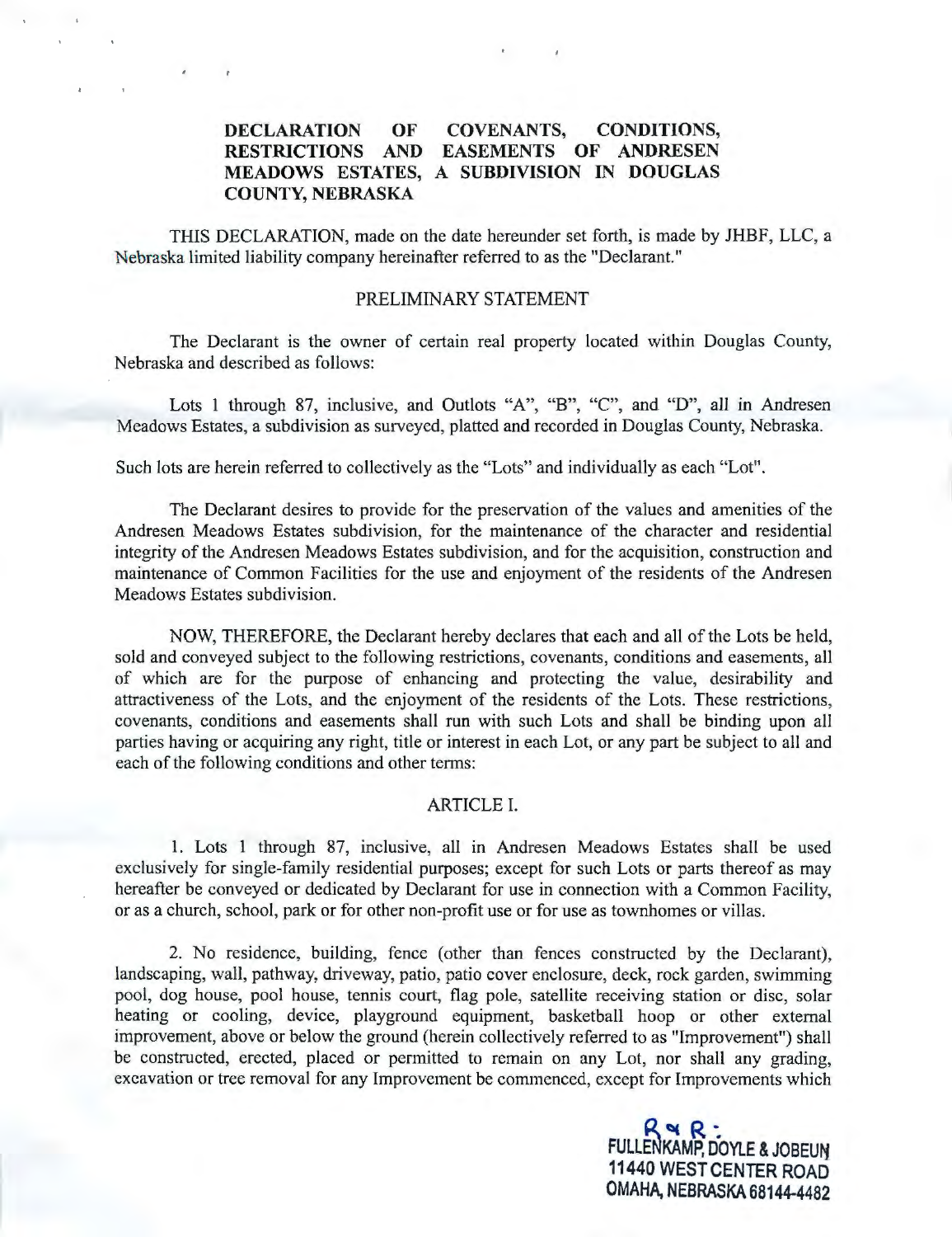have been approved by Declarant, its successors and assigns, as follows:

A. An owner desiring to erect an Improvement shall deliver two sets of construction plans, landscaping plans and plot plans to Declarant (herein collectively referred to as the "plans"). Such plans shall, include a description of type, quality, color and use of materials proposed for the exterior of such Improvement and proposed elevations of the Lot, including foundation and driveway and all proposed set backs. Concurrent with submission of the plans, Owner shall notify the Declarant of the Owner's mailing address.

 $\mathbf{r}$ 

B. Declarant shall review such plans in relation to the type and exterior of Improvements constructed, or approved for construction and landscaping on neighboring Lots and in surrounding area, and any general scheme or plans formulated by Declarant with regard to views, retaining natural environmental area and character of the subdivision. In this regard, Declarant intends that the Lots shall form a quality residential community with Improvements constructed of high quality materials, including but not limited to homes and landscaping, with spectacular views and preservation of natural environmental areas to the extent possible. The decision to approve or refuse approval of a proposed Improvement, including but not limited to homes and landscaping, shall be exercised by Declarant to promote development of the Lots and to protect the values, character and residential quality of all Lots. If Declarant determines that the proposed Improvement will not protect and enhance the integrity and character of all the Lots and neighboring Lots as a quality residential community, Declarant may refuse approval of the proposed Improvement.

C. Written Notice of any approval of a proposed Improvement shall be mailed to the owner at the address specified by the owner upon submission of the plans. Such notice shall be mailed, if at all, within thirty (30) days after the date of submission of the plans. If notice of approval is not mailed within such period, the proposed Improvement shall be deemed disapproved by Declarant.

D. No Lot owner, or combination of Lot owners, or other person or persons shall have any right to any action by Declarant, or any right to control, direct or influence the acts of the Declarant with respect to any proposed Improvement. No responsibility, liability or obligation shall be assumed by or imposed upon Declarant by virtue of the authority granted to Declarant in this Section, or as a result of any act or failure to act by Declarant with respect to any proposed Improvement.

3. No single-family residence shall be created, altered, placed or permitted to remain on any of Lots 1 through 87, inclusive, all in Andresen Meadows Estates, unless in connection with a use allowed by paragraph 1 of this Article, other than one detached single-family dwelling, with an attached three-car garage (a tandem garage may not be used to meet the three-car garage requirement), which does not exceed two stories in height. Such dwellings on any Lot shall conform to the surrounding dwellings of similar regime and any general scheme or plans formulated by Declarant. All Improvements on any Lot shall have at least 25 foot front and rear yard set backs, and at least 5 foot side yard set backs, except for street side yards which shall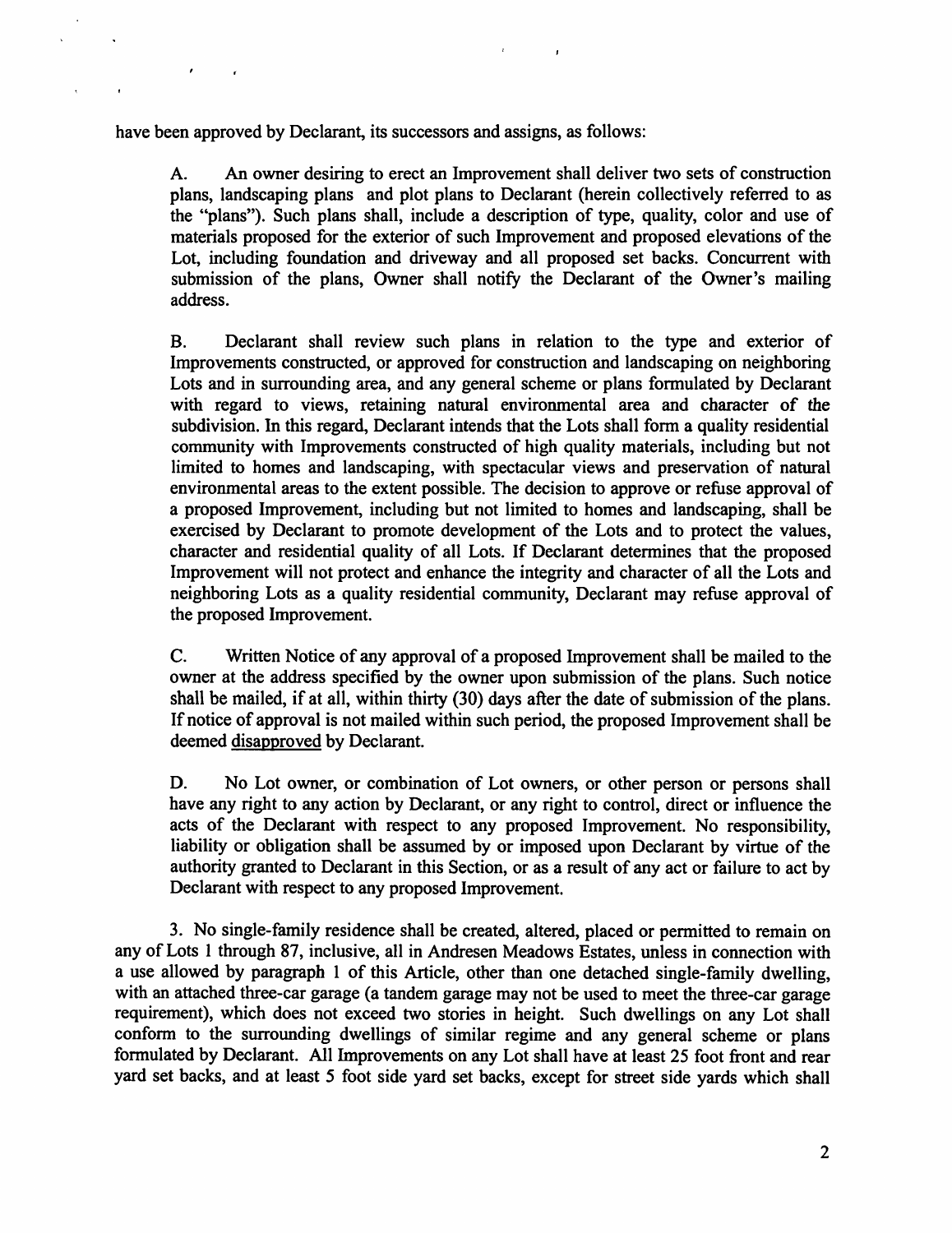have at least 15 foot side yards set backs, and all Lots shall comply with all side yard and set back requirements of the City of Omaha, Nebraska and any other applicable laws of any governing authority. Declarant or, if applicable, Architectural Control Committee will have sole discretion on approving plan size and appearance.

 $\epsilon$ 

 $\pmb{\cdot}$ 

4. Subject to the specific requirements set forth below, all foundations shall be constructed of poured concrete or concrete block. The exposed front foundation walls and any exposed foundation walls of all main residential structures facing any street must be constructed of or faced with clay-fired brick or stone or other material approved by Declarant. All residences must have at least thirty-five (35%) percent of the front of the residence facing the street covered with clay-fired brick, stone or other material approved by the Declarant, EFIS shall not be considered stone or brick. All driveways must be constructed of concrete, brick, paving stone, or laid stone. Unless other materials are specifically approved by Declarant, the roof of all Improvements shall be covered with "Heritage" style Thirty (30) year shingles or its equivalent, weathered wood in color.

Fireplaces and flues: In the event that a wood-burning fireplace and/or flue is constructed as a part of the dwelling in a manner so as to protrude beyond the outer perimeter of the front, the enclosure of the fireplace and flue shall be constructed of, or finished with, clayfired brick or stone. In the event that a pre-fabricated unit fireplace which is wood or gas burning or direct vent fireplace is constructed as a part of the dwelling on any Lot and is vented directly through an exterior wall of the dwelling or is vented through the roof of the dwelling with a vent similar in style, size and location to that of a furnace flue, no clay-fired brick or stone enclosure will be required. Provided however, if said pre-fabricated unit fireplace which is wood or gas burning or direct vent fireplace is constructed in such a manner so as to protrude beyond the outer perimeter of a front wall of the dwelling on a Lot, the protrusion for the fireplace and/or flue shall be finished with clay-fired brick or stone.

5. The Declarant or Developer has or may create a water drainage plan by grading the Properties and installing improvements and easements for storm drainage in accordance with generally accepted engineering principles. No building shall be placed, nor any Lot graded, to interfere with such water drainage plan, allow for erosion or sedimentation within Andresen Meadows or cause damage to the building or neighboring buildings.

6. No streamers, posters, banners, balloons, exterior illumination or other rallying devices will be allowed on any Lot in the promotion or sale of any Lot, residential structure or property unless approved in writing by the Declarant. No advertising signs, billboards, unsightly objects or nuisances shall be erected, placed or permitted to remain on any Lot except one sign per Lot consisting of not more than six (6) square fact advertising a Lot as "For Sale". No business activities of any kind whatsoever shall be conducted an any Lot including home occupations, except home office usage; nor shall the premises be used in any way for any purpose which may endanger the health or unreasonably disturb the owner or owners of any Lot or any resident thereof. Provided, however, the foregoing paragraph shall not apply to the business activities, sign and billboards or the construction and maintenance of buildings, including model homes, if any, by Declarant, its agents or assigns, during the construction and sale of the Lots.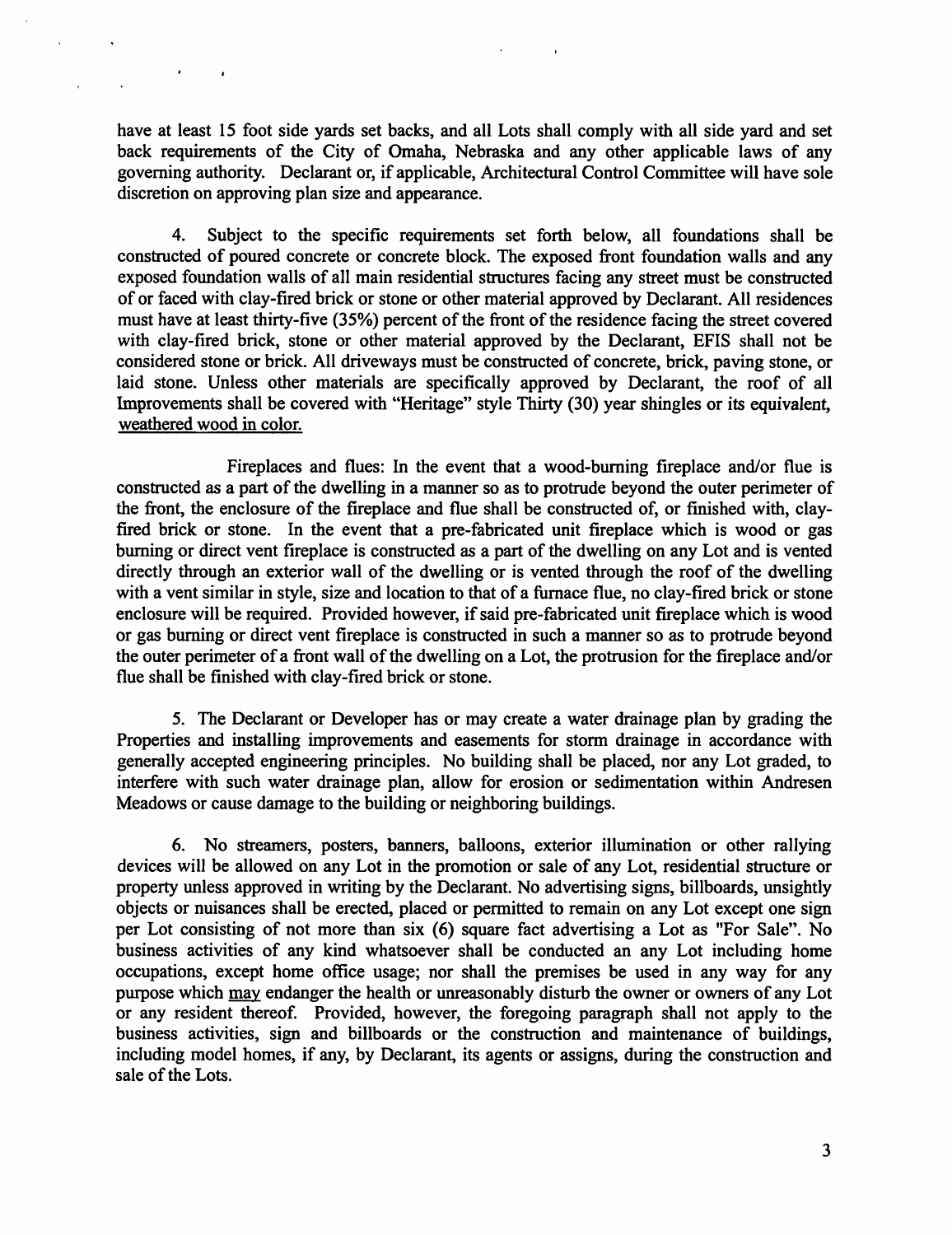7. No obnoxious or offensive activity shall be carried on upon any Lot, nor shall anything be done thereon which may be, or may become, an annoyance or nuisance to the neighborhood, including but not limited to, odors, dust, glare, sound, lighting, smoke vibration and radiation. Exterior lighting installed on any Lot shall either be indirect or of such a controlled focus and intensity as not to disturb the residents of adjacent Lots.

 $\frac{1}{2}$  , and  $\frac{1}{2}$  , and  $\frac{1}{2}$ 

8. No outside radio, television, ham broadcasting, earth station, satellite dish or other electronic antenna or aerial shall be erected or placed on any structure or on any Lot, except, with the prior written approval of Declarant, one (1) satellite dish of 18" or less in diameter or diagonal measurement which is screened from view of any street or sidewalk will be permitted per Lot. The foregoing notwithstanding, any earth station, satellite dish or other electronic antenna or aerial specifically exempted from restriction by statute, regulation, binding order of a court or governmental agency shall be maintained in accordance with the strictest interpretation or condition for such use as may be permitted by such order.

9. No tree shall be removed nor any rock wall, constructed by Declarant, from any Lot by any person or entity without the prior written approval of the Declarant, its successors or assigns. No tree houses, tool sheds, doll houses, windmills or similar structures shall be permitted on any Lot.

10. No repair of any boats, automobiles, motorcycles, trucks, campers (trailers, van-type, auto-drawn or mounted), snowmobiles, recreational vehicles (RV), other self-propelled vehicles or similar vehicles requiring a continuous time period in excess of forty-eight ( 48) hours shall be permitted on any Lot at any time, nor shall vehicles or similar chattels offensive to the neighborhood be visibly stored, parked or abandoned on any Lot. No unused building material, junk or rubbish shall be left exposed on the Lot except during actual building operations, and then only in as neat and inconspicuous a manner as possible.

11. No boat, camper, trailer, auto-drawn or mounted trailer of any kind, mobile home, truck, aircraft, camper truck or similar chattel shall be maintained or stored an any part of a Lot (other than in an enclosed structure) for more than two (2) consecutive days and no more than twenty (20) days combined within any calendar year. No motor vehicle may be parked or stored outside on any Lot except vehicles, which are not trucks, campers, mobile homes, camper trucks or similar chattels, driven on a regular basis by the occupants of the dwelling located on such Lot. No grading or excavating equipment, tractors or semitractors/trailers or other commercial vehicles shall be stored, parked, kept or maintained in any yards, driveways, or streets. However, this section does not apply to trucks, tractors or commercial vehicles which are necessary for the construction of residential dwellings during the period of construction. All residential Lots shall provide at least the minimum number of off street parking areas or spaces for private passenger vehicles required by the applicable ordinances of the Douglas County, Nebraska, Nebraska.

12. No incinerator or trash burner shall be permitted on any Lot. No garbage or trash can or container or fuel tank shall be permitted to be stored outside of any dwelling unless, completely screened from view, except on a designated day each week for pickup purposes. No garden lawn or maintenance equipment of any kind whatsoever shall be stored or permitted to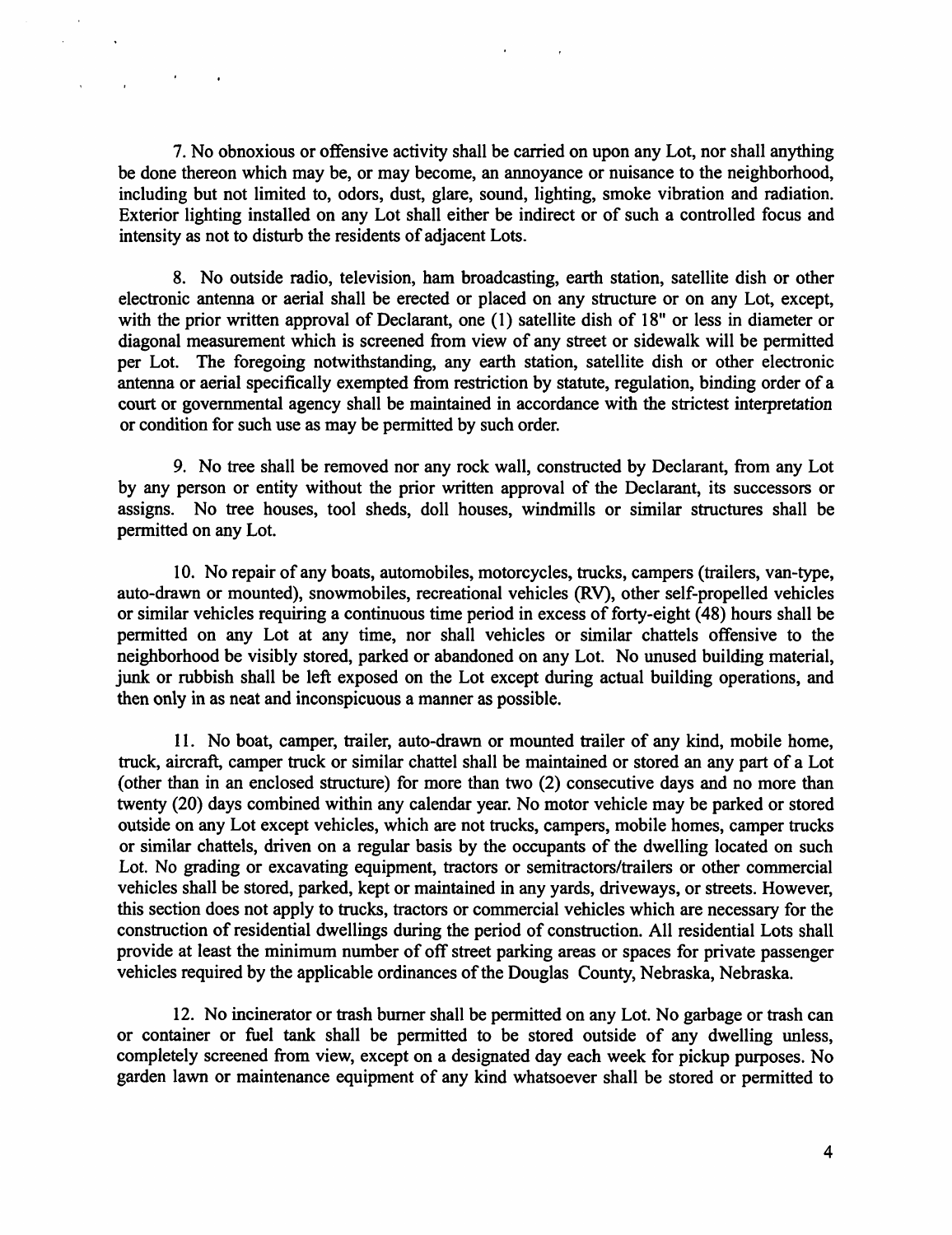remain outside of any dwelling or suitable storage facility, except when in actual use. No garbage, refuse, rubbish or cutting shall be deposited on any street, road or Lot. No clothes line or other outside facilities for drying or airing clothes shall be permitted outside of any dwelling at any time. Produce or vegetable gardens may only be maintained in rear yards in an area no larger than eight  $(8')$  feet by ten  $(10')$  feet.

 $\mathcal{A} = \{x_1, \ldots, x_n\}$ 

13. No fence shall be permitted unless approved of in writing by Declarant after submission of fencing plans. No fence shall be permitted to extend beyond the front line of a main residential structure. Unless other materials are specifically approved in writing by Declarant, fences shall only be composed of wood, black wrought iron, aluminum or wood board on board. Fences may be a height six (6') feet, and such height shall comply with any requirements of the City of Omaha, Nebraska. No retaining walls shall exceed a height of four ( 4) feet, unless approved in writing by the Declarant. Any fences, retaining walls, hedges or mass planted shrubs installed by or at the direction of the Declarant shall not be subject to the provisions of this paragraph.

14. No swimming pool may extent more than one foot above ground level.

15. Any exterior lighting installed on front of dwelling shall either be indirect or of such controlled focus and intensity as not to disturb the residents of any adjacent property.

16. Construction of any Improvement shall be completed within one (1) year from the date of commencement of excavation or construction of the Improvement. No excavation dirt shall be spread across any Lot in such a fashion as to materially change the grade or contour of any Lot. No tree shall be removed from any Lot without prior written approval of the Declarant, its successors or assigns. No residential dwelling shall be occupied by any person as a dwelling for such person until the construction of such dwelling has been completed, except for minor finish details as determined and approved by the Declarant.

17. The entire Lot shall be sodded. No trees shall be planted in the dedicated street rightof-way located between the sidewalk and the Lot line. All yards shall be sodded and trees planted within one (1) year from the date that construction for the residence on the Lot was commenced. A public sidewalk shall be constructed of concrete four (4') feet wide by four (4") inches thick. The sidewalk shall be designed and constructed to meet up with any existing sidewalk on any abutting Lot and shall be constructed by the owner of the Lot prior to the time of completion of the main structure and before occupancy thereof, provided however, this provision shall vary to comply with any requirements of the City of Omaha, Nebraska.

18. Driveway approaches between the sidewalk and curb on each Lot shall be constructed of concrete. Should repair or replacement of such approach be necessary, the repair or replacement shall also be of concrete. No asphalt overlay of driveway approaches will be permitted.

19. No stable, dog run, kennel or other shelter for any animal, livestock, fowl or poultry shall be erected, altered, placed or permitted to remain on any Lot, except for one dog house constructed for one (1) dog, provided always that the construction plans, specifications and the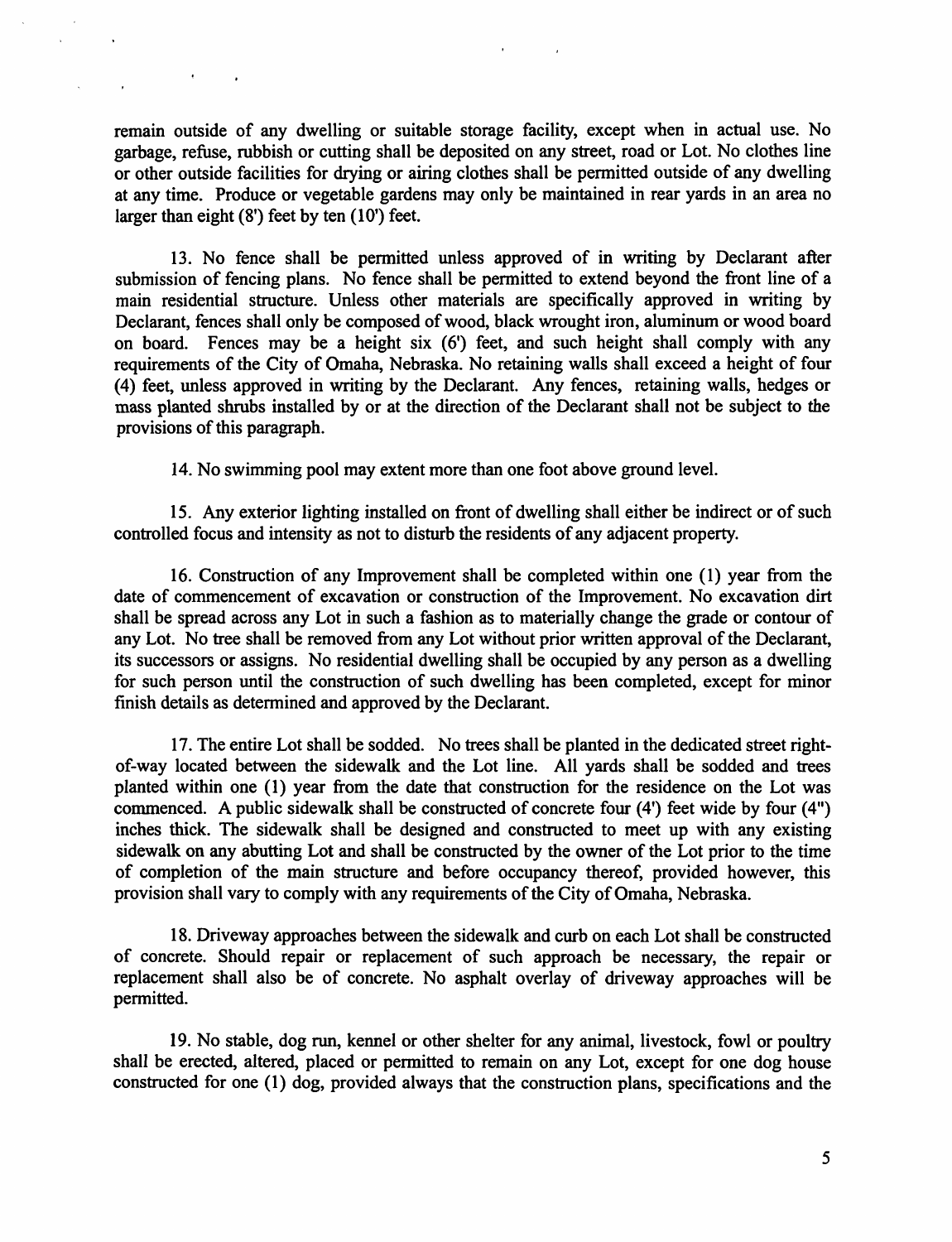location of the proposed structure have been first approved by Declarant, or its assigns, as required by this Declaration. Dog houses and dog runs shall only be allowed at the rear of the residence, attached to or immediately adjacent to the residence and hidden from view by P.V.C. fencing. No animals, livestock. agricultural-type animals, fowl or poultry of any kind, including, pot-bellied pigs, shall be raised, bred or kept on any Lot. No excessive barking of any dog, or other excessive noise of any kind from any animal, shall be permitted on any Lot. Any dog or other animal that barks or makes other noise outside the home of any Lot at any time shall wear electronic collars to prevent such barking or other noise.

20. Prior to placement on any Lot, the location of any exterior air conditioning condenser unit shall be first approved by the Declarant according to the requirements set forth in Article I, paragraph 2, and shall be placed in the rear yard or any side yards so as not to be visible from public view. No grass, weeds or other vegetation shall be grown or otherwise permitted to commence or continue, and no dangerous, diseased or otherwise objectionable shrubs or trees shall be maintained on any Lot so as to constitute an actual or potential public nuisance, create a hazard or undesirable proliferation, or detract from a neat and trim appearance. Vacant Lots shall not be used for dumping of earth or any waste materials, and no vegetation on vacant Lots shall be allowed to reach a height in excess of twelve (12) inches.

21. No Residence shall be constructed on a Lot unless the entire Lot as originally platted is owned by one owner of such Lot, except if parts of two or more platted Lots have been combined into one Lot which is at least as wide as the narrowest Lot on the original plat, and is as large in area as the largest Lot in the original plat.

22. No structure of a temporary character, carport, detached garage, trailer, basement, tent, outbuilding, shed or shack or other similar structure shall be erected upon or used on any Lot at any time, either temporarily or permanently, unless approved of in writing by the Declarant. For the purposes of this paragraph, it is Declarant's intent that small, unobtrusive outbuildings may be allow, with Declarant's prior written approval, for outdoor recreational use, i.e. pool houses, however, Declarant retains the sole and absolute power to approve or deny any request to construct the same. No structure or dwelling shall be moved from outside Andresen Meadows to any Lot or modular home constructed on any Lot without the written approval of Declarant.

23. All utility service lines from each Lot line to a dwelling or other Improvement shall be underground.

24. Declarant does hereby reserve unto itself the right to require the installation of siltation fences or erosion control devices and measures in such location, configurations and designs as it may determine appropriate in its sole and absolute discretion and at the sole cost and expense of the Lot owner where such siltation fences and/or erosion control devices are to be located.

### ARTICLE II HOMEOWNERS ASSOCIATION

1. Definitions.

 $\sim 10^{11}$  km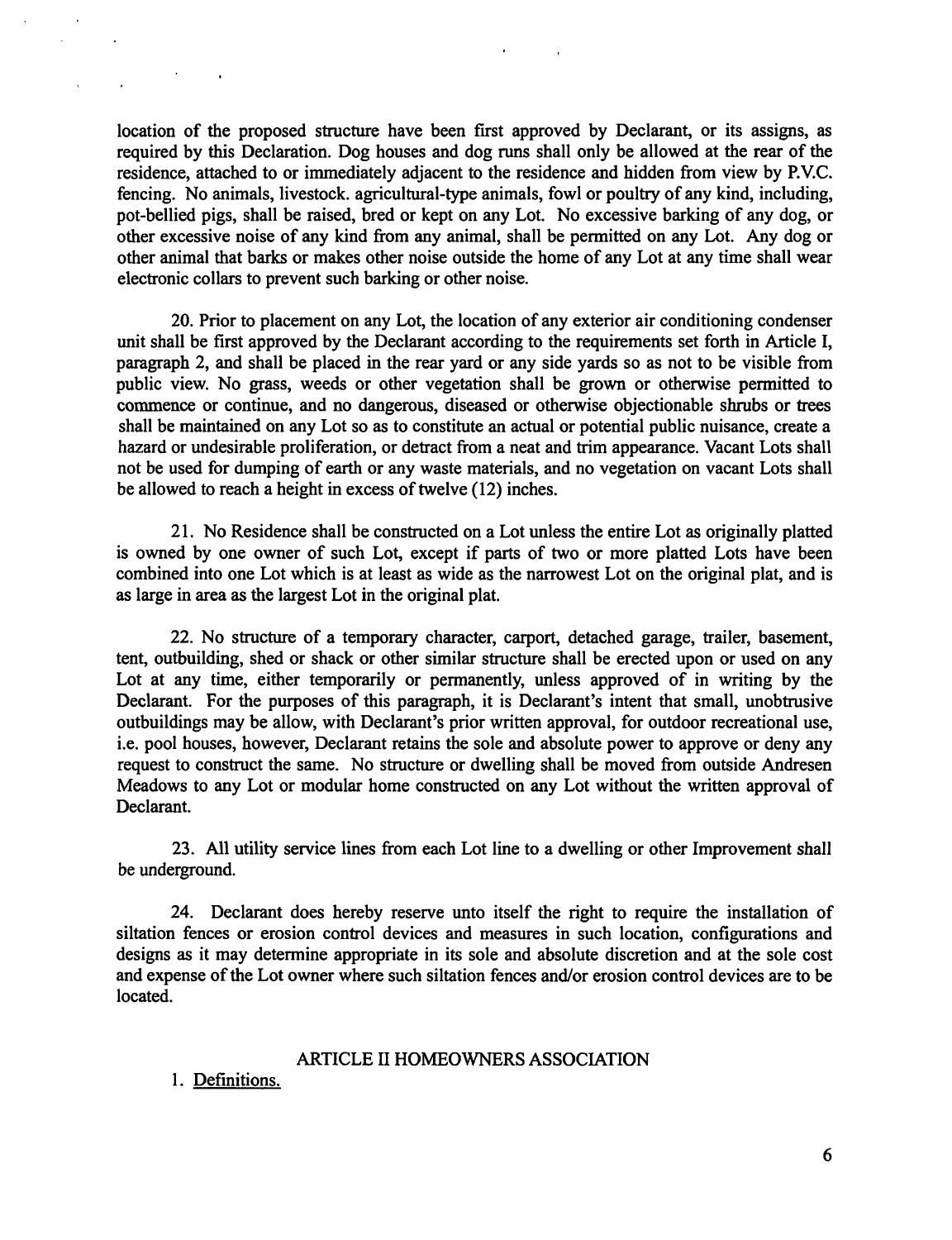A. "Association" shall mean and refer to the Andresen Meadows Estates Homeowners Association, its successors and assigns.

**Contract Contract** 

B. "Owner" shall mean and refer to the record owner, whether one or more persons or entities, of a fee simple title to any Lot which is a part of the Properties, including contract sellers, but excluding those having such interest merely as security for the performance of an obligation.

C. "Properties" shall mean and refer to that certain real property hereinbefore described, and such additions thereto as may be subject to the jurisdiction of the Association.

D. "Lot" shall mean and refer to any plot of land shown upon any recorded subdivision map of the Properties.

E. "Declarant" shall mean and refer to JHBF, LLC, its successors and assigns if such successors or assigns should acquire more than one undeveloped Lot from the Declarant for the purpose of development.

2. The Association. Declarant has caused or will cause the incorporation of Andresen Meadows HOMEOWNERS ASSOCIATION, a Nebraska nonprofit corporation (hereinafter referred to as the "Association). The Association has as its purpose the promotion of the health, safety, recreation, welfare and enjoyment of the residents of the Lots, including:

A. The acquisition (by gift, purchase, lease or otherwise), construction, landscaping, improvement, equipment, maintenance, operation, repair, upkeep and replacement of Common Facilities for the general use, benefit and enjoyment of the Members. Common Facilities may include recreational facilities such as lakes, swimming pools, tennis courts, health facilities, playgrounds and parks; dedicated and nondedicated roads, paths, ways and green areas; and entrance signs for Andresen Meadows Estates which common facilities may be situated on property owned or leased by the Association, on public property, on private property subject to an easement in favor of the Association or on property dedicated to or owned by a Sanitary Improvement District.

B. The promulgation, enactment, amendment and enforcement of rules and regulations relating to the use and enjoyment of any Common Facilities, provided always that such rules are uniformly applicable to all Members. The rules and regulations may permit or restrict use of the Common Facilities by Members, their families, their guests, and/or by other persons, who may be required to pay a fee or other charge in connection with the, use or enjoyment of the Common Facility.

C. The exercise, promotion, enhancement and protection of the privileges and interests of the residents of Andresen Meadows; and the protection and maintenance of the residential character of Andresen Meadows.

3. Owners' Easements of Enjoyment and Delegation of Use. Every owner shall have a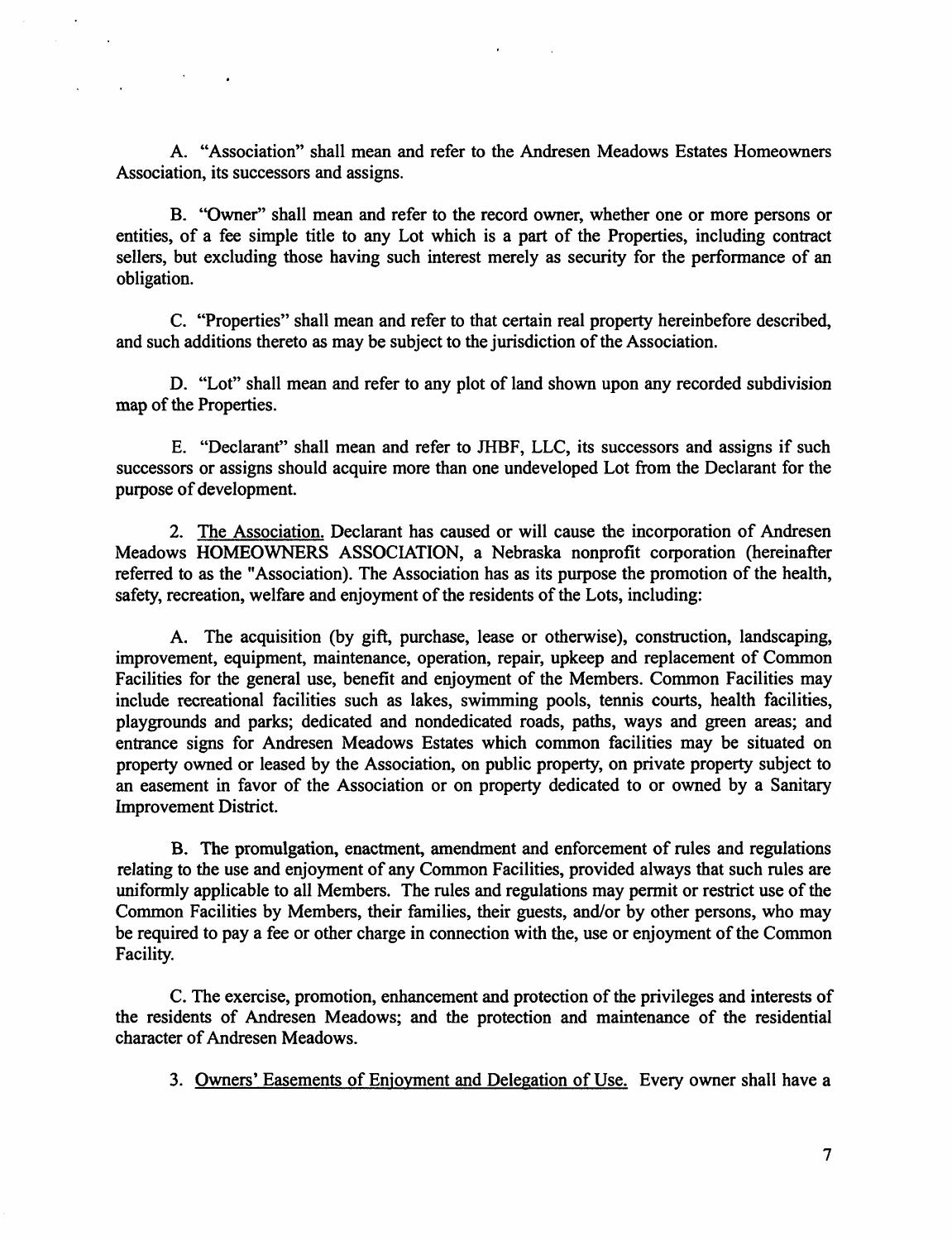right and easement of enjoyment in and to the Common Facilities which shall be appurtenant to and shall pass with the title to every Lot, subject to the following provisions:

A. The right of the Association, its lessor, successor and/or assigns, to promulgate reasonable rules and charge reasonable admission and other fees for the use of any Common Facility;

B. the right of the Association to suspend the voting rights and right to use of the Common Facilities by an owner for any period during which any assessment against his Lot remains unpaid; and for a period not to exceed 60 days for any infraction of its published rules and regulations; and

C. the right of the Association to dedicate or transfer all or any part of the Common Facilities to any public agency, authority or utility for such purposes and subject to such conditions as may be agreed to by the members. No such dedication or transfer shall be effective unless an instrument agreeing to such dedication or transfer signed by 2/3rds of the Members has been recorded.

Any owner may delegate, in accordance with the rules and regulations of the Association, his right of enjoyment to the Common Facilities to the members of his/her family.

4. Membership and Voting. Andresen Meadows Estates is divided into single family residential lots (which are collectively referred to as the "Lots"). The "Owner" of each Lot subject to this Declaration or any other Declaration filed against any or all of the Properties shall be a Member of this Association. For purposes of this Declaration, the term "Owner" of a Lot means and refers to the record owner, whether one or more persons or entities, of fee simple title to a Lot, but excluding however those parties having any interest in any of such Lot merely as security for the performance of an obligation (such as a contract seller, the trustee or beneficiary of a deed of trust or a mortgagee). The purchaser of a Lot under a land contract or similar instrument shall be considered to be the "Owner" of the Lot for purposes of this Declaration. With the exception of the Class B membership, as set forth below, the Owner of each Lot, whether one or more, shall have one vote on each matter properly before the Association. Membership shall be appurtenant to ownership of each Lot, and may not be separated from ownership of each Lot.

The Association shall have two classes of voting membership:

Class A Class A members shall be all Owners, with the exception of the Declarant, and shall be entitled to one vote for each Lot owned. When more than one person holds an interest in any Lot, all such persons shall be members. The vote for such Lot shall be exercised as they determine, but in no event shall more than one vote be cast with respect to any Lot.

Class B. The Class B member(s) shall be the Declarant and shall be entitled to ten (10) votes for each Lot owned. The Class B membership shall cease and be converted to Class A membership on the happening of either of the following events, whichever occurs earlier: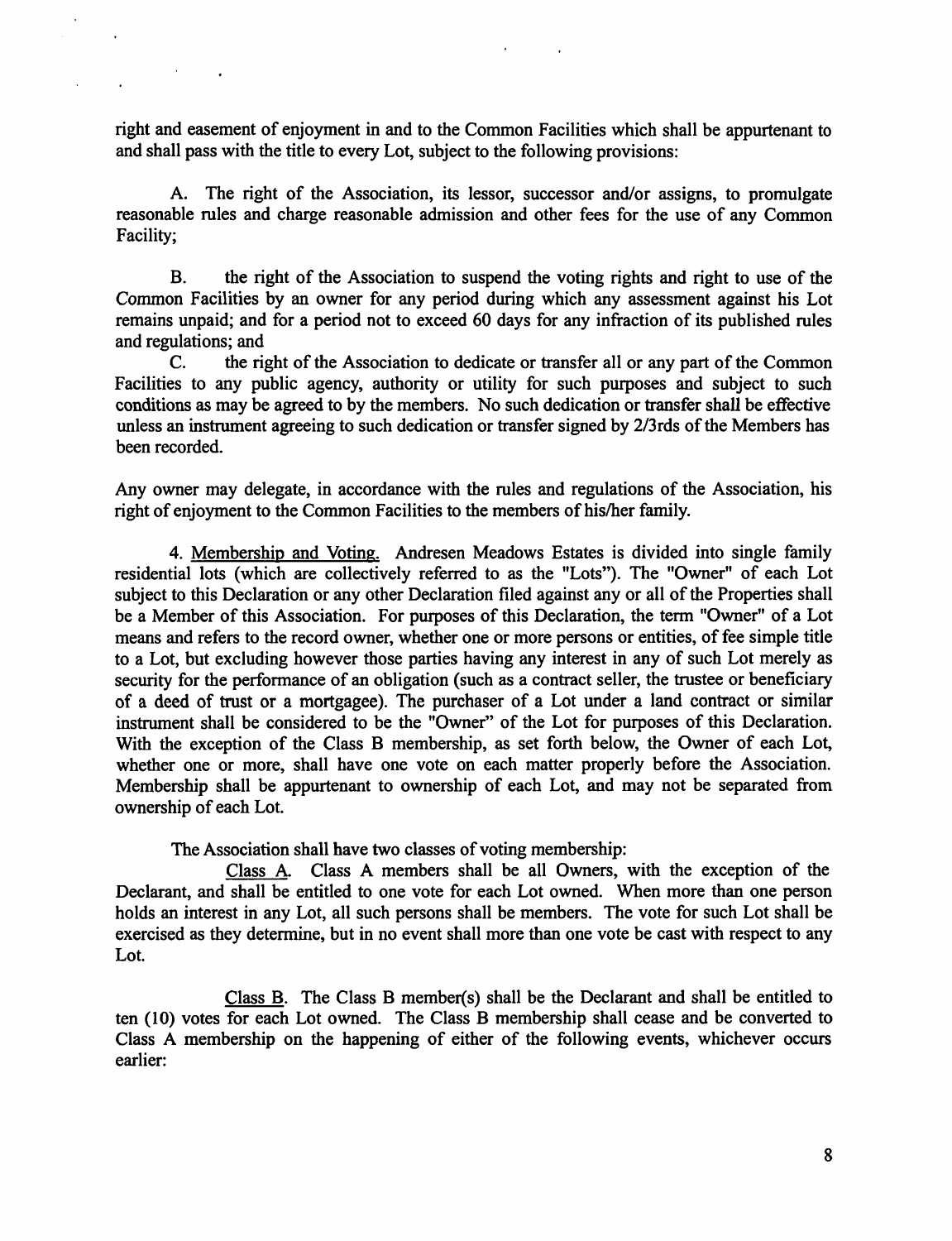a. when the total votes outstanding in the Class A membership equal three-fourths of the total votes outstanding in the Class B membership, or

 $\ddot{\phantom{a}}$ 

b. on June 1, 2027 or sooner at Declarant's discretion.

5. Purposes and Responsibilities. The Association shall have the powers conferred upon nonprofit corporations by the Nebraska Nonprofit Corporation Act, and all powers and duties necessary and appropriate to accomplish the purposes and administer the affairs of the Association. The powers and duties to be exercised by the Board of Directors, and upon authorization of the Board of Directors by the Officers, shall include but shall not be limited to the following:

A. The acquisition (by gift, purchase, lease or otherwise), development, maintenance, repair, replacement, operation and administration of Common Facilities, and the enforcement of the rules and regulations relating to the Common Facilities.

B. The landscaping, mowing, watering, repair and replacement of parks and other public property and improvements on parks or public property or property, subject to a lease or easement in favor of the Association, within or near Andresen Meadows.

C. The fixing, levying, collecting, abatement and enforcement of all charges, dues, or assessments made pursuant to the terms of this Declaration.

D. The expenditure, commitment and payment of Association funds to accomplish the purposes of the Association including but not limited to, payment for the lease and/or maintenance of the lake within Andresen Meadows; payment for purchase of insurance covering any Common Facility against property damage and casualty; and purchase of liability insurance coverages for the Association, the Board of Directors of the Association and the Members serving thereunder.

E. The exercise of all of the powers and privileges and the performance of all of the duties and obligations of the Association as set forth in this Declaration, as the same may be amended from time to time.

F. The acquisition by purchase or otherwise, holding or disposition of any right, title or interest in real or personal property, wherever located, in connection with the affairs of the Association, including but not limited to the lease of the lake within the Andresen Meadows subdivision.

G. The deposit, investment and reinvestment of Association funds in bank accounts, securities, money market funds or accounts, mutual funds, pooled funds, certificates of deposit or the like.

H. The employment of professionals and consultants to advise and assist the Officers and Board of Directors of the Association in the general administration and management of the Association, and execution of such documents and doing and performance of their duties and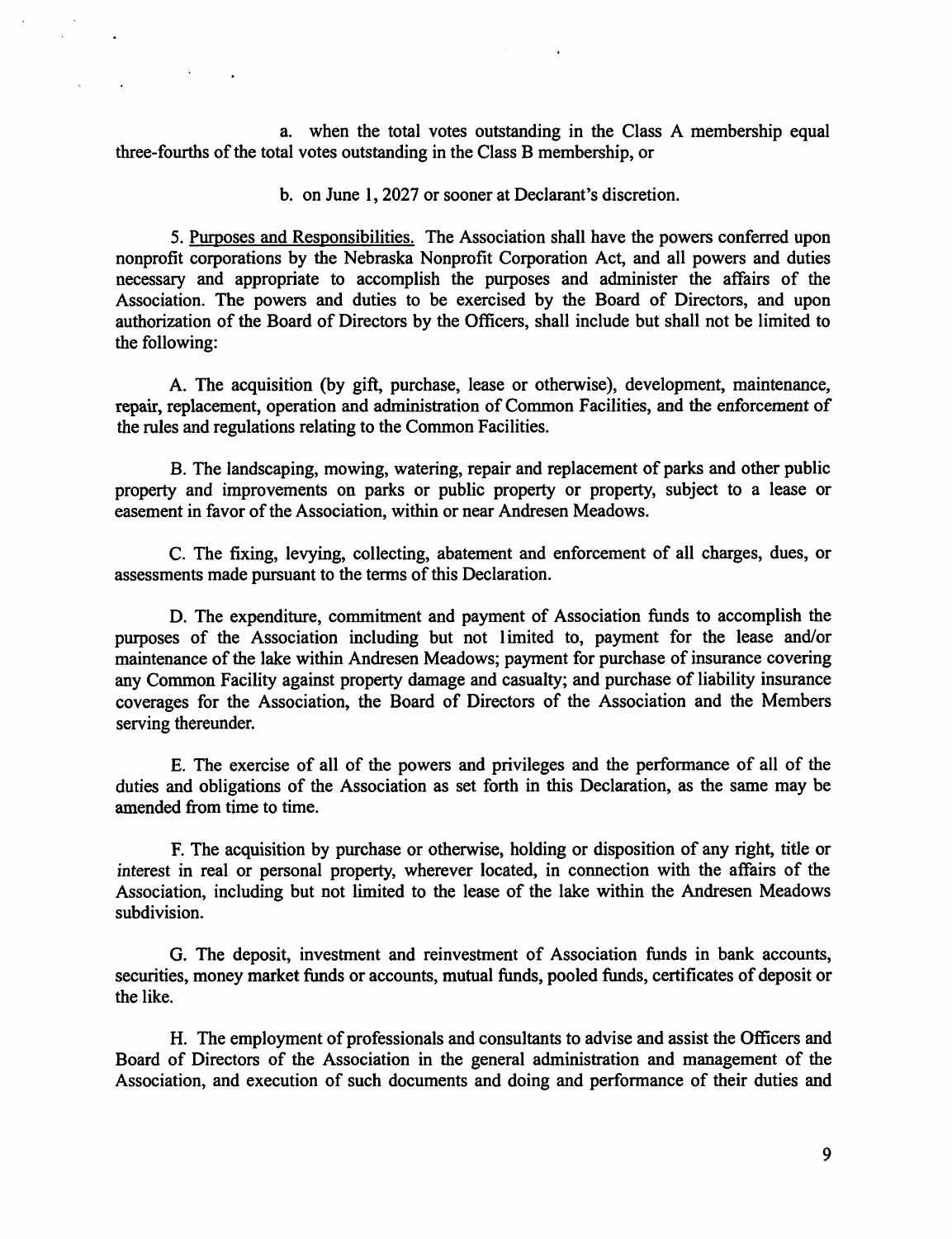responsibilities for the Association.

I. The doing and performing of such acts, and the execution of such instruments and documents, as may be necessary or appropriate to accomplish the purposes of the Association.

6. Mandatory Duties of Association. The Association shall maintain, in a generally neat and clean condition, any and all entrance ways, fence, signs and landscaping which have been installed in easement or other areas of the Andresen Meadows Estates subdivision and center islands dividing dedicated roads, in generally good and neat condition; the Association shall own, operate and maintain Outlots designated in the Subdivision Agreement.

7. Covenant for and Imposition of Dues and Assessments. The Declarant, for each Lot owned, hereby covenants, and each Owner of any Lot by acceptance of a deed therefor, whether or not it shall be so expressed in such deed, is deemed to covenant and agree to pay dues and assessments as provided for herein. The Association may fix, levy and charge the Owner of each Lot with dues and assessments (herein referred to respectively as "dues and assessments") under the following provisions of this Declaration. Except as otherwise specifically provided, the dues and assessments shall be fixed by the Board of Directors of the Association and shall he payable at the times and in the manner prescribed by the Board.

8. Abatement and Proration of Dues and Assessments. Notwithstanding any other provision of this Declaration, the Board of Directors shall abate one hundred ( 100%) percent of the dues or assessments due in respect of any Lot owned by the Declarant or by a builder designated by the Declarant. Upon Declarant or designated builder's transfer of its ownership interest in a Lot, said abatement shall cease. Dues or assessments shall be prorated on a monthly basis.

9. Liens and Personal Obligations for Dues and Assessments. The assessments and dues, together with interest, thereon, costs and reasonable attorney's fees, shall be the personal obligation of the Owner of each Lot at the time when the dues or assessments first become due and payable. The dues and assessments, together with interest, thereon, costs and reasonable attorney's fees, shall also be a charge and continuing lien upon the Lot in respect of which the dues and assessments are charged. The personal obligation for delinquent assessments shall not pass to the successor in title to the Owner at the time the dues and assessments become delinquent unless such dues and assessments are expressly assumed by the successors, but all successors shall take title subject to the lien for such dues and assessments, and shall be bound to inquire of the Association as to the amount of any unpaid assessments or dues.

10. Puroose of Dues. The dues collected by the Association may be committed and expended to accomplish the purpose of the Association described in Section 1 of this Article, and to perform the Powers and Responsibilities of the Association described in Sections 4 and 5 of this Article.

11. Maximum Annual Dues. Unless excess dues have been authorized by the Members in accordance with Section 12, below, the aggregate dues which may become due and payable in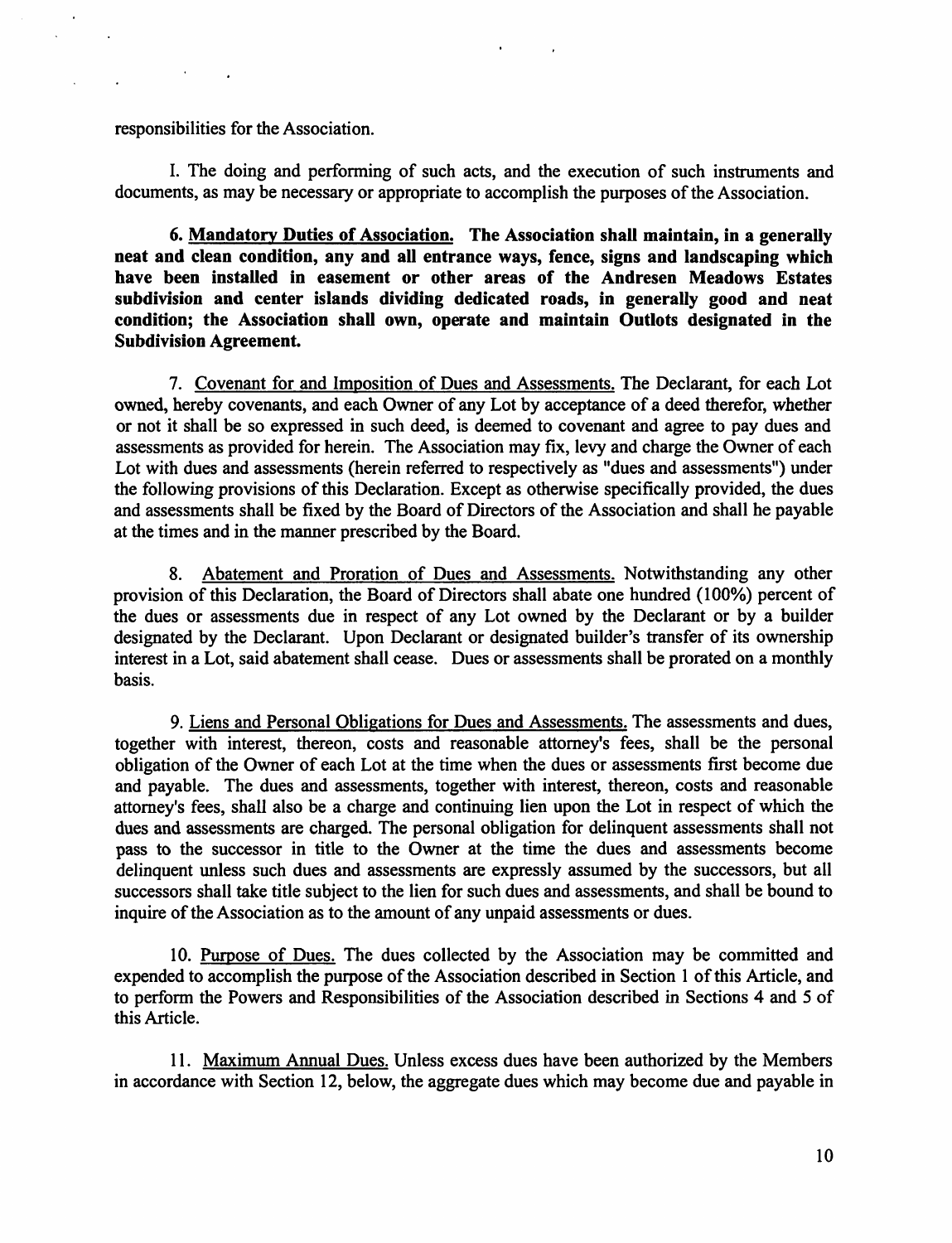any year shall not exceed the greater of:

A. Beginning January 1, 2017, Five Hundred (\$500.00) Dollars per Lot; or

B. In each calendar year beginning on January 1, 2018, one hundred twenty-five percent ( 125 % ) of the aggregate dues charged in the previous calendar year.

12. Assessments for Extraordinary Costs. In addition to the dues, the Board of Directors may levy an assessment or assessments for the purpose of defraying, in whole or in part, the costs of any acquisition, construction, reconstruction, repair, painting, maintenance, improvement, or replacement of any Common Facility, including fixtures and personal property related thereto, and related facilities. The aggregate assessments in each calendar year shall be limited in amount to Two Hundred and NO/ 100 Dollars (\$200.00) per Lot.

13. Excess Dues and Assessments. With the approval of seventy-five percent of the Members of the Association, the Board of Directors may establish dues and/or assessments in excess of the maximums established in this Declaration.

14. Uniform Rate of Assessment. Assessments and dues shall be fixed at a uniform rate as to all Lots, but dues may be abated as to individual Lots, as provided in Sections 6 and 7, above.

15. Certificate as to Dues and Assessments. The Association shall upon written request and for a reasonable charge, furnish a certificate signed by an officer of the Association setting forth whether the dues and assessments on a specified Lot have been paid to the date of request, the amount of any delinquent sums, and the due date and amount of the next succeeding dues, assessment or installment thereof. The dues and assessment shall be and become a lien as of the date such amounts first become due and payable.

16. Effect of Nonpayment of Assessments - Remedies of the Association. Any installment of dues or assessment which is not paid when due shall be delinquent. Delinquent dues or assessment shall bear interest from the due date at the rate of rate of sixteen percent ( 16%) per annum or the legal rate of interest, whichever is less, compounded annually. The Association may bring in action at law against the Owner personally obligated to pay the same or foreclose the lien against the Lot or Lots, and pursue any other legal or equitable remedy. The Association shall be entitled to recover as a part of the action and shall, be indemnified against the interest, costs and reasonable attorney's fees incurred by the Association with respect to such action. No Owner may waive or otherwise escape liability for the charge and lien provided for herein by nonuse of the Common Facilities or abandonment of his Lot. The mortgagee of any Lot shall have the fight to cure any delinquency of an Owner by payment of all sums due together with interest, costs and attorney's fees. The Association shall assign to such mortgagee all of its rights with respect to such lien and right of foreclosure and such mortgagee may thereupon be subrogated to any rights of the Association.

17. Subordination of the Lien to the Mortgagee. The lien of dues and assessments provided for herein shall be subordinate to the lien of any mortgage, contract or deed of trust as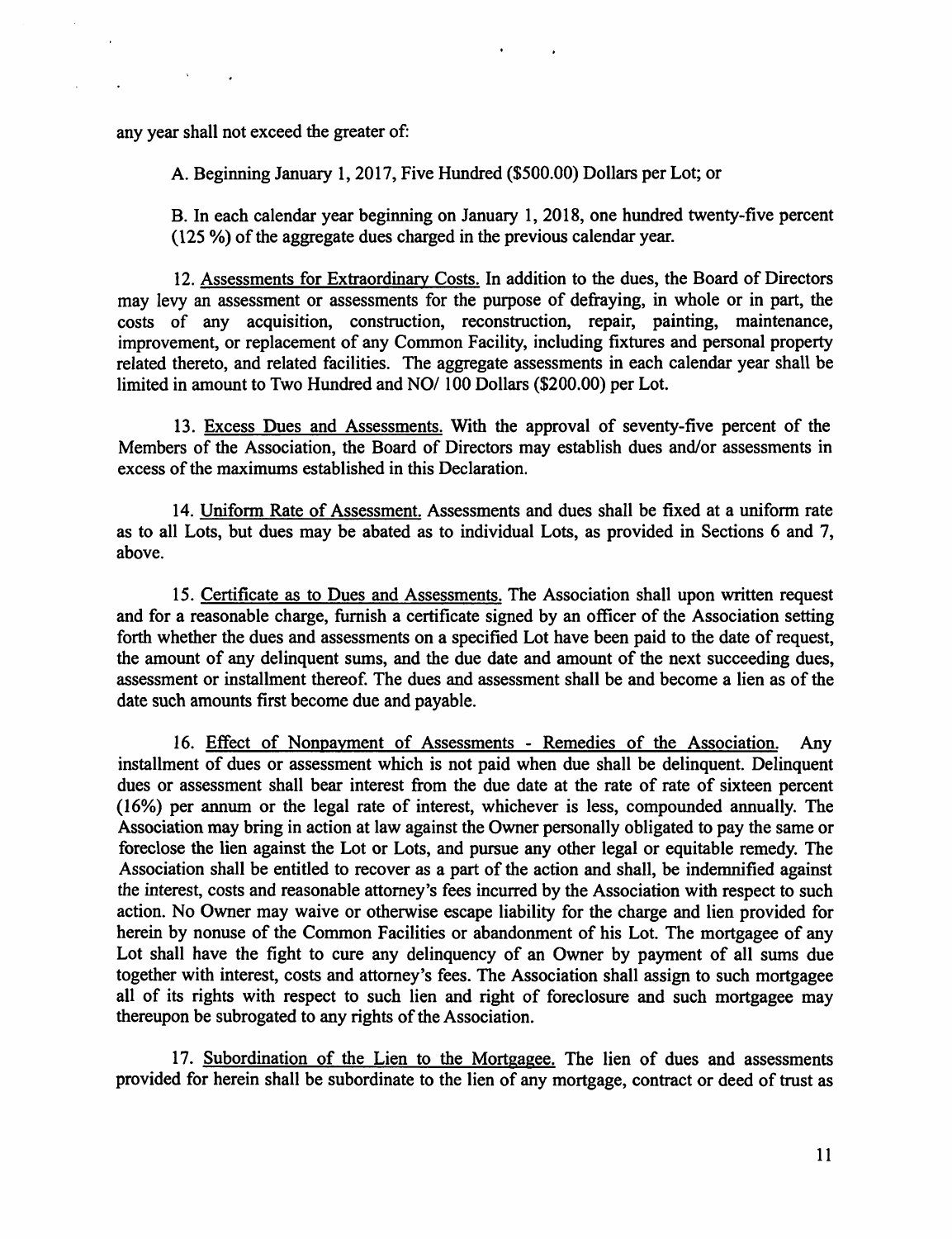collateral for a home improvement or purchase money loan. Sale or transfer of any Lot shall not affect or terminate the dues and assessments lien.

18. Additional Lots. Declarant reserves the right, without consent or approval of any Owner or Member, to expand the Association or amend this Declaration to include additional residential lots in any subdivision which is contiguous to any of the Lots. Such expansion(s) may be affected from time to time by the Declarant or Declarant's assignee by recordation with the Register of Deeds of Cass and/or Saunders Counties, Nebraska of a Declaration of Covenants, Conditions, Restrictions and Easements, executed and acknowledged by Declarant or Declarant's assignee, setting forth the identity of the additional residential lots (hereinafter the "Subsequent Phase Declaration").

Upon the recording of any Subsequent Phase Declaration which expands the residential lots included in the Association, the additional lots identified in the Subsequent Phase Declaration shall be considered to be and shall be included in the "Lots" for purposes of this Article II and this Declaration, and the Owners of the additional residential lots shall be Members of the Association with all rights, privileges and obligations accorded or accruing to Members of the Association.

#### ARTICLE III. EASEMENTS

1. A perpetual license and easement is hereby reserved in favor of and granted to Omaha Public Power District, Alltel, or any other electric or telephone utility which has been granted the power to provide electric and/or telephone services within the Lots and any company which has been granted a franchise to provide a cable television system within the Lots, the Douglas County, Nebraska, Peoples Natural Gas, and Sanitary and Improvement District No. 555 of Douglas County, Nebraska, their successors and assigns, to erect and operate, maintain, repair and renew buried or underground sewers, water and gas mains and cables, lines or conduits and other electric and telephone utility facilities for the carrying and transmission of electric current for light, heat and power and for all telephone and telegraph and message service and for the transmission of signals and sounds of an kinds including signals provided by a cable television system and the reception on, over, through, under and across a five (5) foot wide strip of land abutting the front and the side boundary lines of the Lots, an eight (8) foot wide strip of land abutting the rear boundary lines of all interior Lots and all exterior lots that are adjacent to presently platted and recorded Lots, and a sixteen ( 16) foot wide strip of land abutting the rear boundary lines of all exterior Lots that are not adjacent to presently platted and recorded Lots. The term exterior Lots is herein defined as those Lots forming the outer perimeter of the Lots. The sixteen (16) foot wide easement will be reduced to an eight (8) foot wide strip when such adjacent land is surveyed, platted and recorded. No permanent buildings, trees, retaining walls or loose rocks shall be placed in the said easement ways, but the same may be used for gardens, shrubs, landscaping and other purposes that do not then or later interfere with the aforesaid uses or rights herein granted.

2. A perpetual easement is further reserved for Douglas County, Nebraska; and Metropolitan Utilities District, their successors and assigns and any other entity appointed by and contracting with Sanitary and Improvement District No. 555 of Douglas County, Nebraska to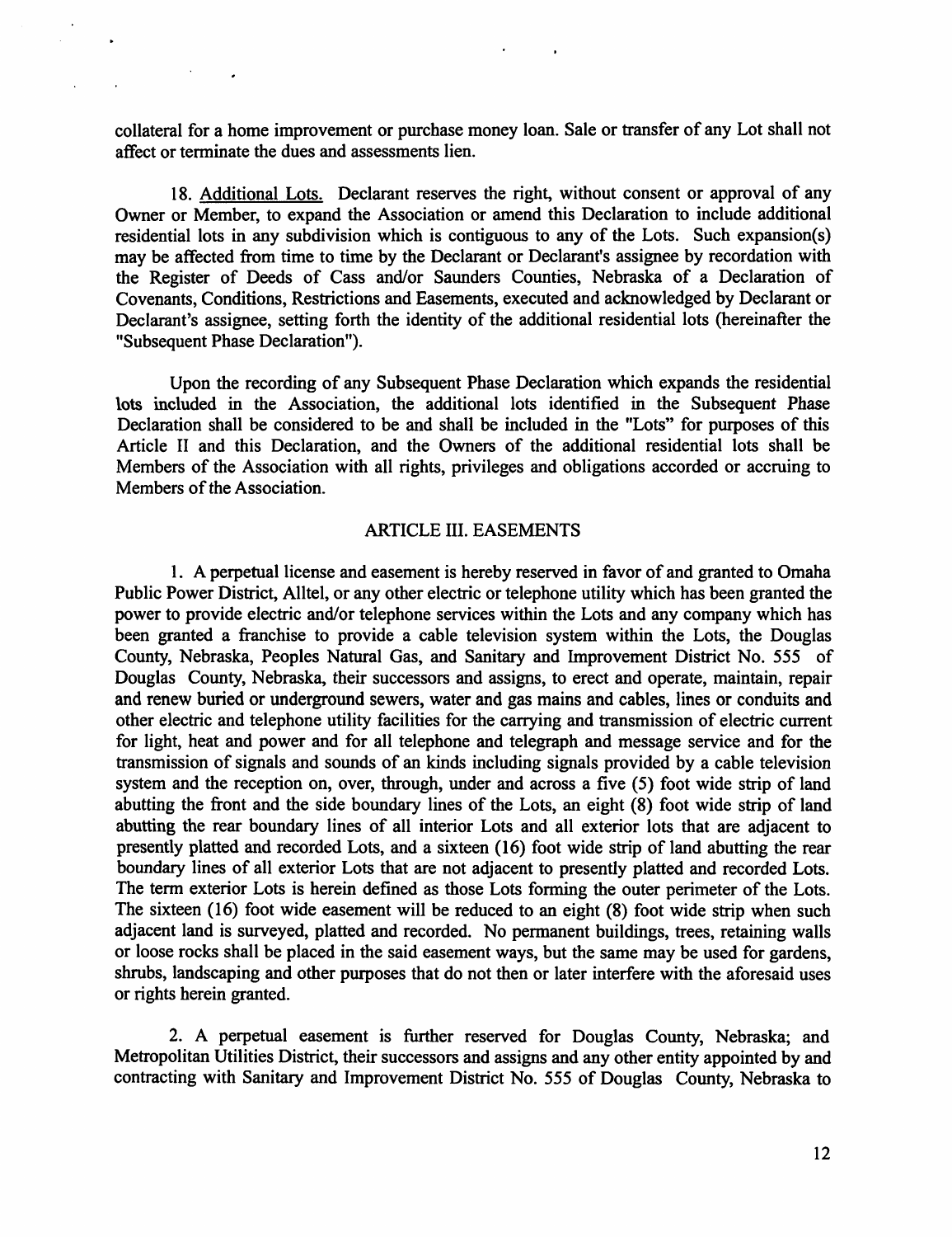erect, install, operate, maintain, repair and renew pipelines, hydrants and other related facilities, and to extend thereon pipes, hydrants and other related facilities, and to extend therein pipes for the transmission of gas and water on, through, under and across a five (5) foot wide strip of land abutting all cul-de-sac streets; this license being granted for the use and benefit of all present and future owners of these Lots; provided, however, that such licenses and easements are granted upon the specific conditions that if any of such utility companies fail to construct such facilities along any of such Lot lines within thirty-six (36) months of date hereof, or if any such facilities are constructed but are thereafter removed without replacement within sixty (60) days after their removal, then such easement shall automatically terminate and become void as to such unused or abandoned easementways.

 $\mathcal{S}^{\pm}$  is  $\mathcal{S}^{\pm}$  .

3. A perpetual easement is further reserved in favor of the Declarant and the Association, its successors and assigns to create, install, repair, reconstruct, paint, maintain, and renew a fence, standards and related accessories located on, over and upon the rear most ten (10) foot wide strip of land abutting the rear boundary lines of all Lots on the perimeter of the Andresen Meadows subdivision.

4. Century Link and any other provider of telephone service may impose an installation charge.

5. Other easements are provided for in the final plat of Andresen Meadows Estates and any other plats relating to the Andresen Meadows Estates subdivision which are or will be filed in the Office of the Register of Deeds of Douglas County, Nebraska.

No permanent buildings, trees, retaining walls or loose rock walls shall be placed in the easementways but some may be used for gardens, shrubs, landscaping and other purposes that do not then or later interfere with the aforementioned uses or rights granted herein. In addition to the foregoing, no structures, patios, decks, swing sets, playgrounds, pools, or other similar improvement may be installed in the noise attenuation easement area and other limitations exist on the plat of Andresen Meadows.

### ARTICLE IV. GENERAL PROVISIONS.

1. Except for the authority and powers specifically granted to the Declarant, unless specifically assigned by the Declarant to the Association, the Declarant, the Association or any owner of a Lot named herein shall have the right to enforce, by a proceeding at law or in equity, all reservations, restrictions, conditions and covenants now or hereinafter imposed by the provisions of this Declaration either to prevent or restrain any violation or to recover damages or other dues of such violation. Failure by the Declarant, the Association or by any owner to enforce any covenant or restriction herein contained shall in no event be deemed a waiver of the right to do so thereafter.

- 2. Declarant may at its discretion add additional phases to this Declaration.
- 3. The covenants and restrictions of this Declaration shall run with and bind the land for a